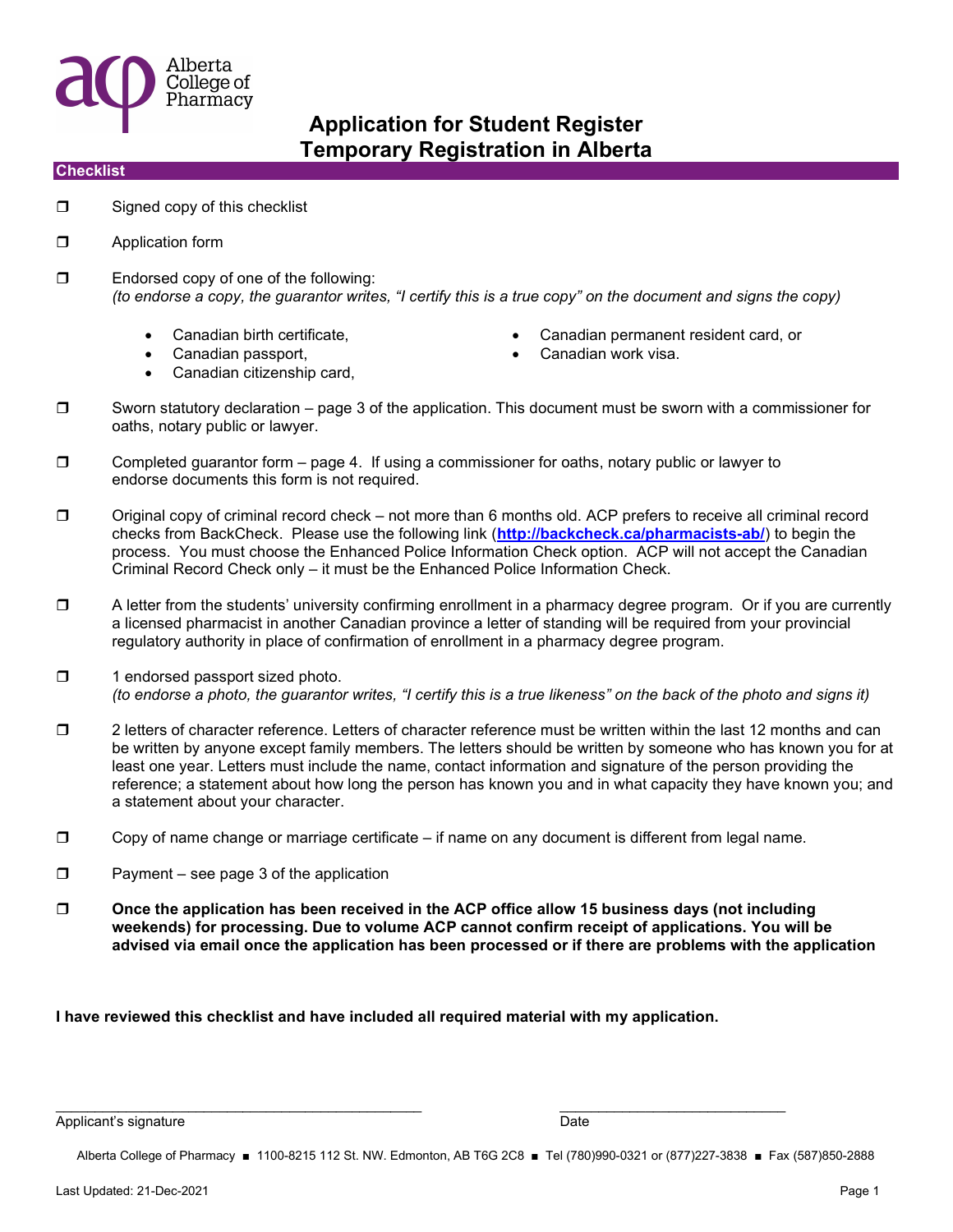

|                                                                                                                                                                                                  | <b>Personal Information</b>              |                                                      |             |           |         |                        |                                    |                          |
|--------------------------------------------------------------------------------------------------------------------------------------------------------------------------------------------------|------------------------------------------|------------------------------------------------------|-------------|-----------|---------|------------------------|------------------------------------|--------------------------|
|                                                                                                                                                                                                  |                                          |                                                      |             |           |         |                        |                                    |                          |
|                                                                                                                                                                                                  | First name                               | Middle name                                          |             |           | Surname |                        |                                    | Gender                   |
| Mailing                                                                                                                                                                                          |                                          |                                                      |             |           |         | Phone:                 |                                    |                          |
| address:                                                                                                                                                                                         |                                          |                                                      |             |           |         |                        | Area code Telephone #              |                          |
|                                                                                                                                                                                                  | City / Town                              | Province                                             | Postal code |           |         | Cell:                  | Area code Telephone #              |                          |
|                                                                                                                                                                                                  |                                          |                                                      |             |           |         |                        |                                    |                          |
|                                                                                                                                                                                                  | Date of birth (day/month/year)           | Place of birth (country)                             |             |           |         |                        | Email: ___________________________ |                          |
|                                                                                                                                                                                                  |                                          |                                                      |             |           |         |                        |                                    |                          |
|                                                                                                                                                                                                  | <b>Education</b> - Pharmacy Degree       |                                                      |             |           |         |                        |                                    |                          |
|                                                                                                                                                                                                  | University Currently Attending:          |                                                      |             |           |         |                        |                                    |                          |
| $\square$ 3 <sup>rd</sup><br>Current Year (completed or eligible to complete) $\Box$ 1 <sup>st</sup> $\Box$ 2 <sup>nd</sup><br>$\Box$ 4 <sup>th</sup><br>$\Box$ 5 <sup>th</sup><br>$\Box$ PharmD |                                          |                                                      |             |           |         |                        |                                    |                          |
|                                                                                                                                                                                                  |                                          |                                                      |             |           |         |                        |                                    |                          |
|                                                                                                                                                                                                  |                                          |                                                      |             |           |         |                        |                                    |                          |
|                                                                                                                                                                                                  |                                          | Education - Previous Pharmacy Degree (if applicable) |             |           |         |                        |                                    |                          |
|                                                                                                                                                                                                  |                                          |                                                      |             |           |         |                        |                                    | Date: __________________ |
|                                                                                                                                                                                                  | <b>Pharmacy and Precepor Information</b> |                                                      |             |           |         |                        |                                    |                          |
|                                                                                                                                                                                                  |                                          |                                                      |             |           |         |                        |                                    |                          |
|                                                                                                                                                                                                  | Preceptor Name                           |                                                      |             |           |         |                        | Preceptor license #                |                          |
|                                                                                                                                                                                                  |                                          |                                                      |             |           |         |                        |                                    |                          |
|                                                                                                                                                                                                  | Pharmacy or Hospital Name                |                                                      |             | City/Town |         |                        | Pharmacy license #                 |                          |
|                                                                                                                                                                                                  |                                          |                                                      |             |           |         |                        |                                    |                          |
| <b>Start Date</b>                                                                                                                                                                                |                                          |                                                      |             |           |         | <b>Completion Date</b> |                                    |                          |
|                                                                                                                                                                                                  |                                          |                                                      |             |           |         |                        |                                    |                          |

### Other Information

ACP is responsible for maintaining and protecting the personal information you have provided. In some situations, legislation requires and/or authorizes ACP to collect and use or disclose your personal information; other situations require your consent. ACP's Privacy of Personal Information Policy can be viewed in full at **abpharmacy.ca** 

- Once registered with ACP I understand that I may choose and/or change my privacy consent choices at any time by updating my registration profile on the ACP website.
- $\Box$  I understand this is a temporary registration for the duration of 6 months only and should I wish to pursue licensure in Alberta additional requirements/fees may apply.
- I declare that all of the information on this application or any information supplied in support of this application is true to the best of my knowledge.

Applicant's signature **Date** 

Alberta College of Pharmacy ■ 1100-8215 112 St. NW. Edmonton, AB T6G 2C8 ■ Tel (780)990-0321 or (877)227-3838 ■ Fax (587)850-2888

 $\overline{\phantom{a}}$  , and the contribution of the contribution of  $\overline{\phantom{a}}$  , and  $\overline{\phantom{a}}$  , and  $\overline{\phantom{a}}$  , and  $\overline{\phantom{a}}$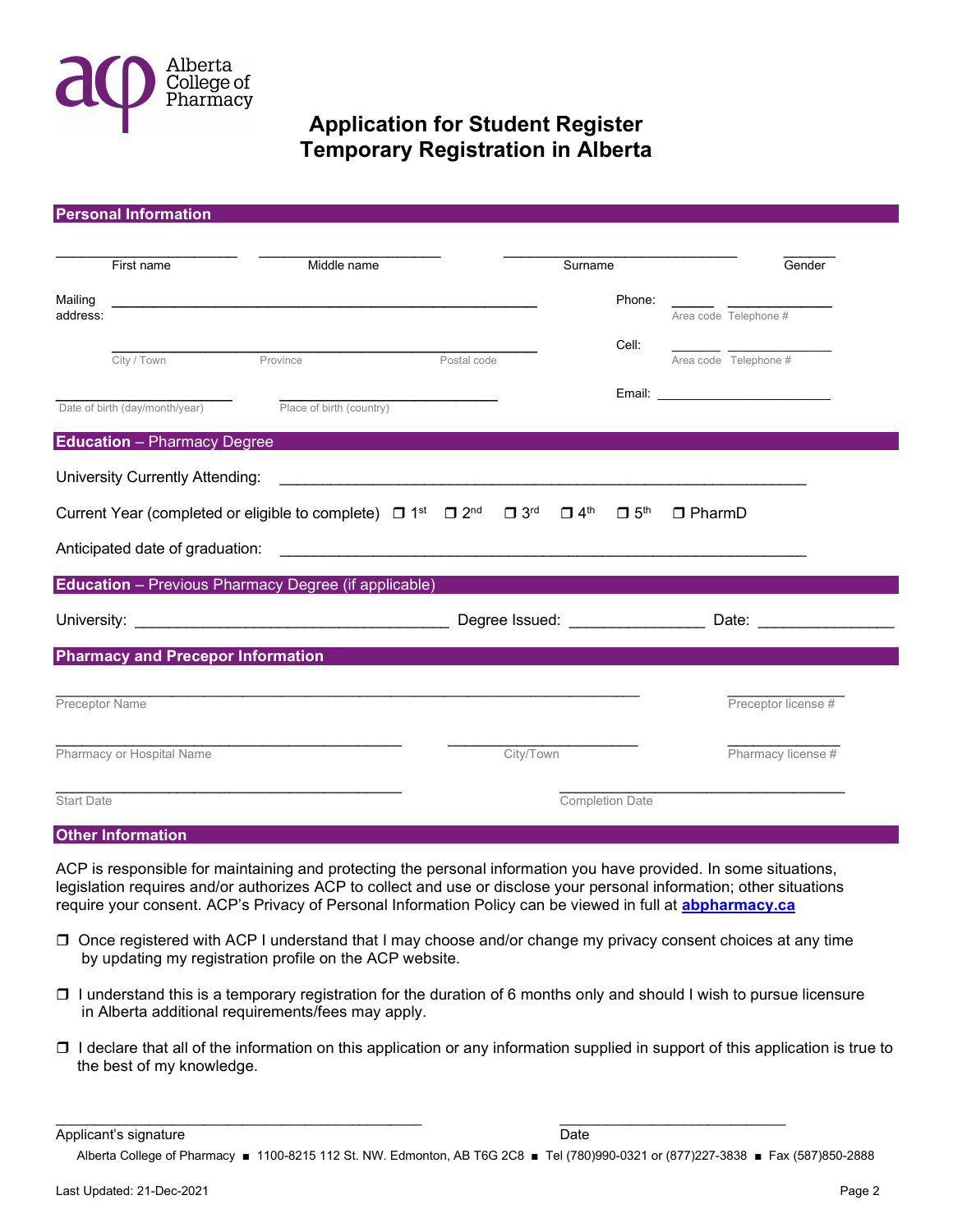

#### Statutory Declaration – Must be sworn in the presence of a commissioner for oaths, notary public or lawyer

| <b>CANADA</b><br><b>PROVINCE OF ALBERTA</b><br>TO WIT: | ) In the matter of application for registration with the Alberta College of Pharmacy |
|--------------------------------------------------------|--------------------------------------------------------------------------------------|
|                                                        | a resident of the                                                                    |

city/town of example and the experiment of the Province of  $\overline{\phantom{a}}$ , in the Province of

do hereby declare that I:

- am the person referred to in the documents submitted in support of my application, and that these documents present a true and accurate account of my qualifications;
- have not been found guilty of an offence under any Act regulating the practice of pharmacists or relating to the sale of drugs, or of any criminal offence;
- am not the subject of a current investigation or proceeding relating to an offence under any Act regulating the practice of pharmacists or relating to the sale of drugs, or relating to any criminal offence;
- have not been the subject of a finding of professional misconduct, incompetence or incapacity in Alberta or any other jurisdiction in relation to pharmacy or any other health profession and am not the subject of any current professional misconduct, incompetence, or incapacity proceeding in Alberta or any other jurisdiction in relation to pharmacy or any other health profession;
- have not had a judgment in a civil action against me with respect to the practice of pharmacy or another regulated health profession in Alberta or any other jurisdiction.

I further declare that I shall provide the Registrar with the details of any of the following that relate to me and that occur or arise after my registration:

- a charge relating to an offence under any Act regulating the practice of pharmacists or relating to the sale of drugs, or relating to any criminal offence;
- a finding of guilt in relation to an offence under any Act regulating the practice of pharmacists or relating to the sale of drugs or in relation to any criminal offence;
- a finding of professional misconduct, incompetence or incapacity in any jurisdiction in relation to pharmacy or any other health profession;
- a proceeding for professional misconduct, incompetence or incapacity in any jurisdiction in relation to pharmacy or any other health profession;
- a judgment in a civil action against me with respect to the practice of pharmacy or another regulated health profession in Alberta or any other jurisdiction.

I acknowledge that I shall be deemed to have not satisfied the requirements for registration if I make a false or misleading statement or representation on my application.

I make this solemn declaration conscientiously believing it to be true and knowing that it is of the same force and effect as if made under oath and by virtue of the Canada Evidence Act.

| DECLARED before me at the<br>(insert "city" or "town") |                        |
|--------------------------------------------------------|------------------------|
| of<br>(name of city / town)                            |                        |
| in the Province of<br>this $\overline{\phantom{a}}$    | Signature of Declarant |
| , A.D. 20<br>day of                                    |                        |

 $\mathcal{L}_\text{max}$  and  $\mathcal{L}_\text{max}$  and  $\mathcal{L}_\text{max}$ A Commissioner for Oaths in and

for the Province of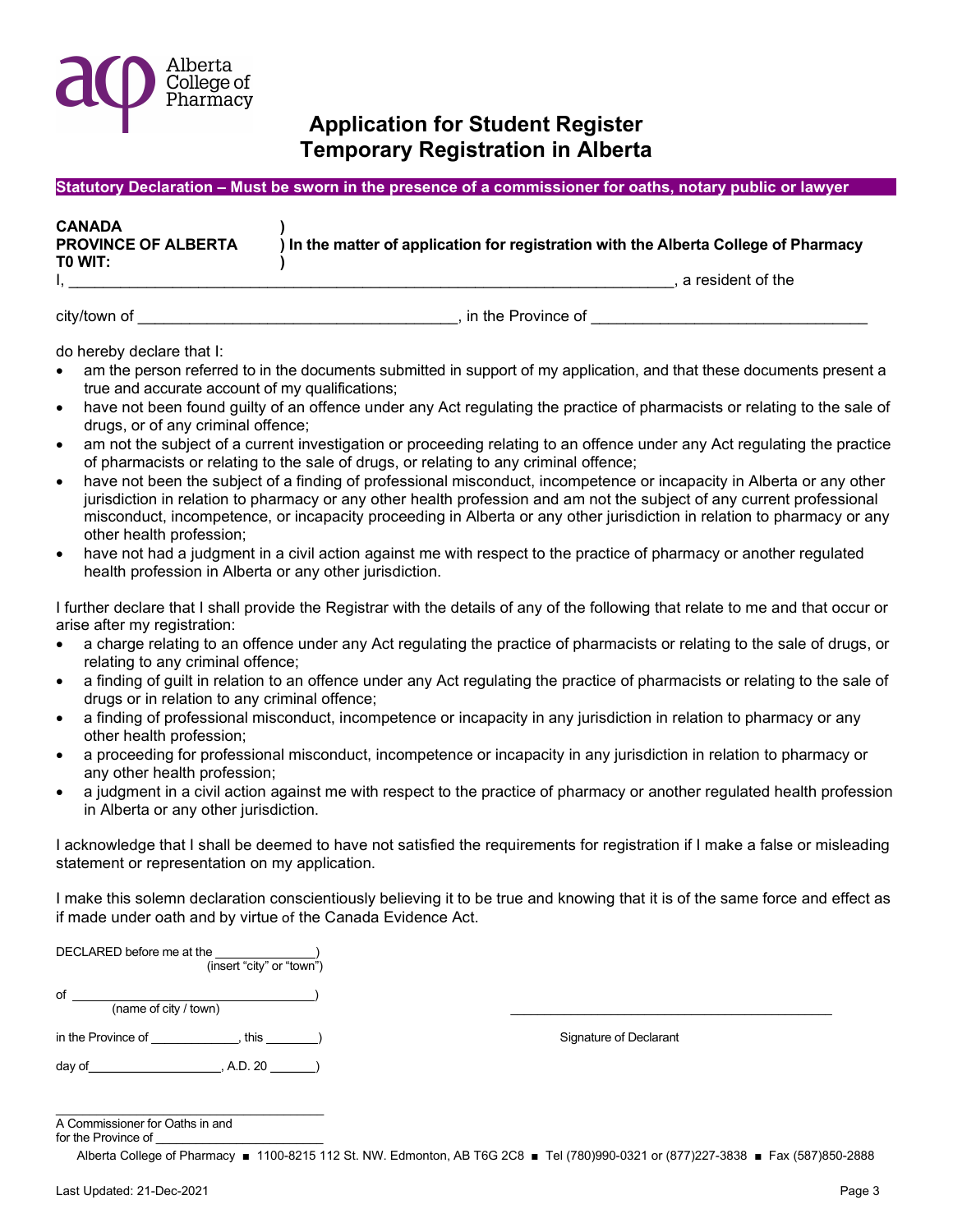

#### Guarantor Information and Declaration

### Duties of a guarantor

Your quarantor must perform the following tasks free of charge:

- 1. Certify the information on your application form by completing and signing the Declaration of Guarantor portion of this form. Completed form must be submitted to ACP with the application package.
- 2. Write on the back of the photo, "I certify this to be a true likeness of (your name)" and sign and date.
- 3. Write on the back of any photocopies to be certified, "I certify this to be a true copy of the original document" and sign and date.

### Eligible guarantors

Your guarantor must:

- 1. be a Canadian citizen residing in Canada and must be accessible to the Alberta College of Pharmacy for verification. Relatives may act as guarantors if they are a Canadian citizen residing in Canada.
- 2. have known you personally for at least two years.
- 3. hold a current Canadian passport

If you do not know an eligible guarantor, as outlined above, all documents must be signed by a commissioner for oaths, notary public or lawyer. If signed by a commissioner for oaths, notary public or lawyer this form is not required. All documents must bear appropriate seal or appropriate license/registration number of the commissioner for oaths, notary public or lawyer.

## Declaration of Guarantor

| Guarantor's surname (please print) | Given name(s)              |                            |
|------------------------------------|----------------------------|----------------------------|
| Occupation                         | <b>Cdn Passport Number</b> | Email address              |
| Business telephone number          | Home telephone number      | Cellular number (optional) |

### **Declaration**

I declare that I am a Canadian citizen who holds a valid Canadian passport and, to the best of my knowledge and belief, all of the statements made in this application are true. I have known the applicant personally for at least two years and have certified on the back of the photo that the image is a true likeness of the applicant. If applicable, I have also certified on the photocopies of supplementary documentation that, to the best of my knowledge, the photocopy is a true likeness of the original.

Signature of guarantor **Signature of guarantor** Signed at (city and province) **Date** Signed at (city and province)